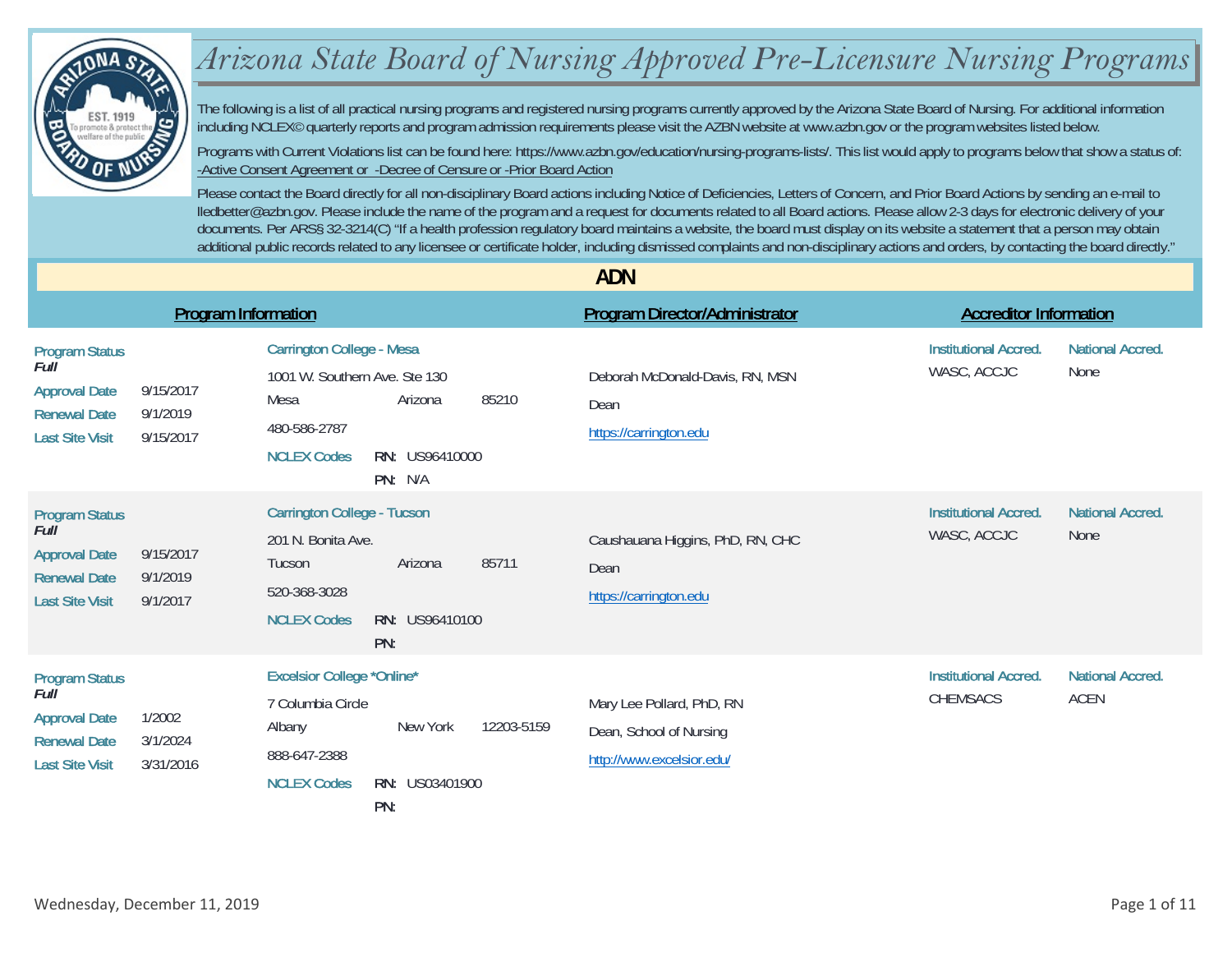| <b>Program Status</b><br>Full<br><b>Approval Date</b><br><b>Renewal Date</b><br><b>Last Site Visit</b> | 2005<br>9/1/2023<br>4/16/2018      | 941 S. Dobson Rd.<br>Mesa<br>480-644-0267<br><b>NCLEX Codes</b>                                   | Pima Medical Institute - Mesa Campus<br>Arizona<br>RN: US96400100<br>PN:   | 85202 | Roxanne Parker, RN, MSN<br>Program Director<br>https://pmi.edu/programs/associate/nursing      | <b>Institutional Accred.</b><br><b>ABHES</b> | <b>National Accred.</b><br>None        |
|--------------------------------------------------------------------------------------------------------|------------------------------------|---------------------------------------------------------------------------------------------------|----------------------------------------------------------------------------|-------|------------------------------------------------------------------------------------------------|----------------------------------------------|----------------------------------------|
| <b>Program Status</b><br>Full<br><b>Approval Date</b><br><b>Renewal Date</b><br><b>Last Site Visit</b> | 1/26/2018<br>1/1/2023<br>11/1/2017 | 2121 N. Craycroft Rd.<br>Tucson<br>520-326-1600<br><b>NCLEX Codes</b>                             | Pima Medical Institute - Tucson Campus<br>Arizona<br>RN: US96400300<br>PN: | 85712 | Kelly Wiebelhaus, RN, MSN-Ed<br>Program Director<br>https://pmi.edu/programs/associate/nursing | <b>Institutional Accred.</b><br><b>ABHES</b> | <b>National Accred.</b><br>None        |
| <b>Program Status</b><br>Full<br><b>Approval Date</b><br><b>Renewal Date</b><br><b>Last Site Visit</b> | 2013<br>3/1/2021<br>2/7/2013       | <b>Yavapai College</b><br>1100 E. Sheldon St.<br>Prescott<br>928-776-2017<br><b>NCLEX Codes</b>   | Arizona<br>RN: US96409600<br>PN:                                           | 86301 | Marylou Mercado, EdD, MSN, RN, CNE, FNP-BC<br>Nursing Program Director<br>www.yc.edu/nursing   | <b>Institutional Accred.</b><br>HLC, NCACS   | <b>National Accred.</b><br><b>ACEN</b> |
|                                                                                                        |                                    |                                                                                                   |                                                                            |       | <b>ADN-PN Option</b>                                                                           |                                              |                                        |
|                                                                                                        | <b>Program Information</b>         |                                                                                                   |                                                                            |       | <b>Program Director/Administrator</b>                                                          | <b>Accreditor Information</b>                |                                        |
| <b>Program Status</b><br>Full<br><b>Approval Date</b><br><b>Renewal Date</b><br><b>Last Site Visit</b> | 1967<br>3/1/2024<br>2/23/2016      | <b>Arizona Western College</b><br>2020 S. Avenue 8E<br>Yuma<br>928-317-6049<br><b>NCLEX Codes</b> | Arizona<br>RN: US96409900<br>PN: US96109100                                | 85365 | Gloria Hager<br>Interim Director of Nursing<br>https://www.azwestern.edu/instruction/nursing   | <b>Institutional Accred.</b><br>HLC, NCACS   | <b>National Accred.</b><br><b>ACEN</b> |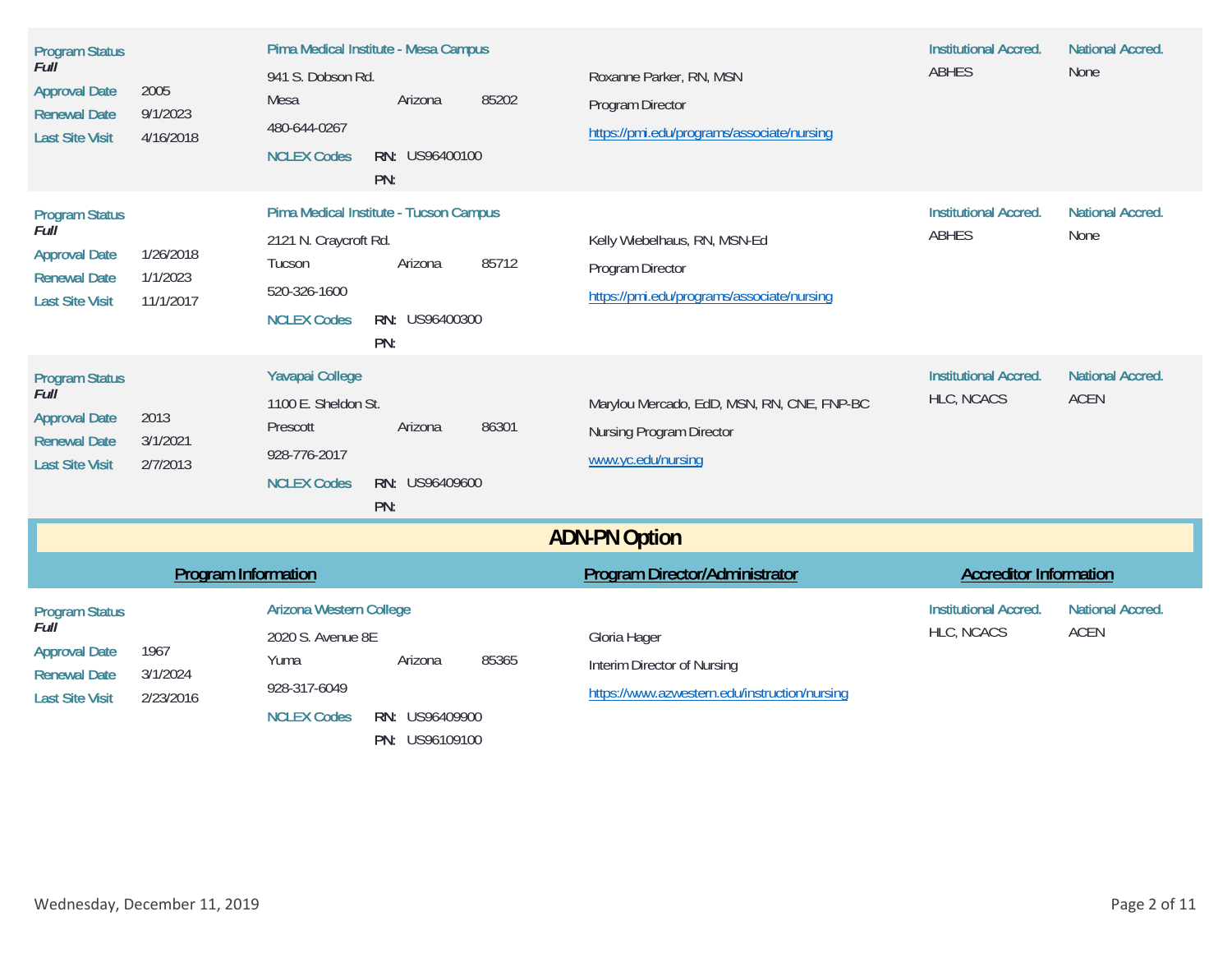| <b>Program Status</b><br><b>Full</b> - Decree of Censure<br><b>Approval Date</b><br>2004<br><b>Renewal Date</b><br>3/1/2025<br><b>Last Site Visit</b><br>2/7/2017  | <b>Carrington College - Phoenix</b><br>2149 W. Dunlap Ave.<br>Phoenix<br>602-433-1333<br><b>NCLEX Codes</b> | Arizona<br>RN: US96401100<br>PN:                   | 85021                                                                 | <b>Yvette Ross</b><br>Interim Dean of Nursing<br>www.carrington.edu                                                                      | <b>Institutional Accred.</b><br>WASC, ACCJC       | <b>National Accred.</b><br><b>ACEN</b> |
|--------------------------------------------------------------------------------------------------------------------------------------------------------------------|-------------------------------------------------------------------------------------------------------------|----------------------------------------------------|-----------------------------------------------------------------------|------------------------------------------------------------------------------------------------------------------------------------------|---------------------------------------------------|----------------------------------------|
| <b>Program Status</b><br>Full<br>1971<br><b>Approval Date</b><br>2/1/2020<br><b>Renewal Date</b><br><b>Last Site Visit</b><br>1/26/2012                            | <b>Central Arizona College</b><br>8470 N. Overfield Rd.<br>Coolidge<br>520-494-5330<br><b>NCLEX Codes</b>   | Arizona<br>RN: US96409200<br>PN: US96105200        | 85128                                                                 | Denise Dion<br><b>Director</b><br>www.centralaz.edu                                                                                      | <b>Institutional Accred.</b><br>NCACS, COE        | <b>National Accred.</b><br><b>ACEN</b> |
| <b>Program Status</b><br>Full - Prior Board Action<br><b>Approval Date</b><br>2005<br><b>Renewal Date</b><br>3/1/2026<br>2/20/2018<br><b>Last Site Visit</b>       | 7360 E. Tahoe Ave.<br>Mesa<br>480-988-8881<br><b>NCLEX Codes</b>                                            | Arizona<br><b>RN: US96404500</b><br>PN: US96200900 | <b>Chandler-Gilbert Community College - Maricopa Nursing</b><br>85212 | Karen Flanigan, RN, MS<br><b>Nursing Director</b><br>http://www.cgc.maricopa.edu/Academics/nursing/Pages/Nursing.aspx                    | <b>Institutional Accred.</b><br>HLC, NCACS        | <b>National Accred.</b><br><b>ACEN</b> |
| <b>Program Status</b><br>Full<br>2000<br><b>Approval Date</b><br><b>Renewal Date</b><br>3/1/2024<br><b>Last Site Visit</b><br>2/8/2015                             | <b>Cochise College</b><br>2600 E. Wilcox<br>Sierra Vista<br>520-515-5309<br><b>NCLEX Codes</b>              | Arizona<br>RN: US96409400<br>PN: US96105000        | 85635-2317                                                            | Bethany Hill, MSN, MHA, RN<br>Director of Nursing & Allied Health<br>https://www.cochise.edu/nursing/aas/                                | <b>Institutional Accred.</b><br><b>HLC, NCACS</b> | <b>National Accred.</b><br><b>ACEN</b> |
| <b>Program Status</b><br><b>Full</b> - Decree of Censure<br>2003<br><b>Approval Date</b><br>3/1/2020<br><b>Renewal Date</b><br><b>Last Site Visit</b><br>11/2/2015 | <b>Coconino Community College</b><br>3000 N. 4th St.<br>Flagstaff<br>928-526-7665<br><b>NCLEX Codes</b>     | Arizona<br>RN: US96402500<br>PN: US96103500        | 86004-1825                                                            | Katherine Costa, MSN, RN, ACNP-BC<br><b>Director</b><br>https://www.coconino.edu/list-of-degrees-and-certificates/394-nursing-aas-degree | <b>Institutional Accred.</b><br>HLC, NCACS        | <b>National Accred.</b><br>None        |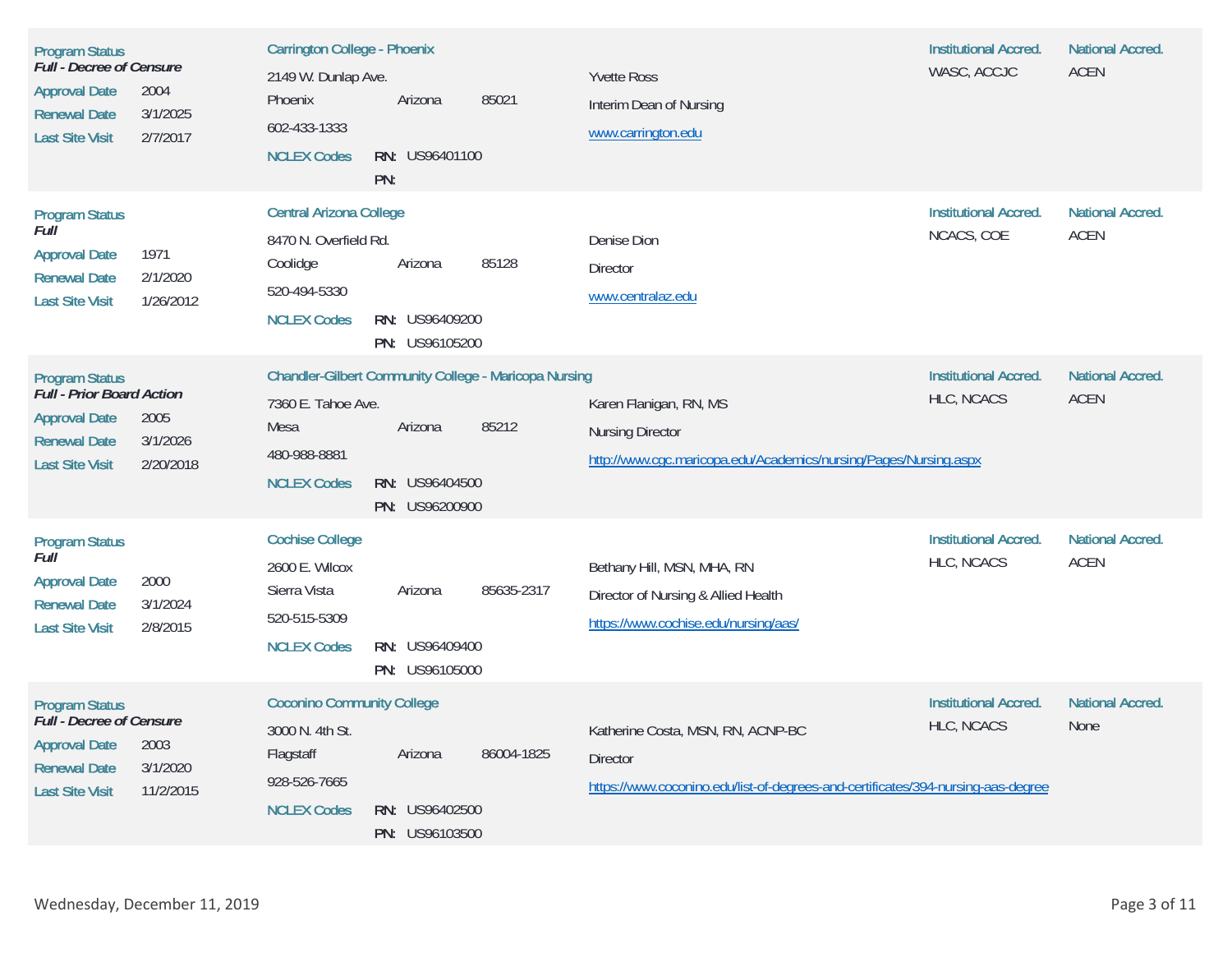| <b>Program Status</b><br>Full<br><b>Approval Date</b><br><b>Renewal Date</b><br><b>Last Site Visit</b>        | 1/1995<br>3/1/2021<br>2/3/2016    | <b>Eastern Arizona College</b><br>615 N. Stadium Ave.<br>85552<br>Thatcher<br>Arizona<br>928-428-8324<br><b>NCLEX Codes</b><br>RN: US96400200<br>PN: US96104000                               | Carolyn McCormies, RN, MSN, APRN-BC<br>Director of Nursing<br>http://www.eac.edu/Academics/Programs_of_Study/Nursing/ | <b>Institutional Accred.</b><br>HLC, NCACS | <b>National Accred.</b><br><b>ACEN</b> |
|---------------------------------------------------------------------------------------------------------------|-----------------------------------|-----------------------------------------------------------------------------------------------------------------------------------------------------------------------------------------------|-----------------------------------------------------------------------------------------------------------------------|--------------------------------------------|----------------------------------------|
| <b>Program Status</b><br>Full<br><b>Approval Date</b><br><b>Renewal Date</b><br><b>Last Site Visit</b>        | 1/2006<br>10/1/2025<br>10/10/2018 | <b>Estrella Mountain Community College - Maricopa Nursing</b><br>3000 N. Dysart Rd.<br>Avondale<br>85023<br>Arizona<br>623-935-8983<br><b>NCLEX Codes</b><br>RN: US96404700<br>PN: US96201100 | Roni Collazo, RN, PhD<br><b>Nursing Director</b><br>https://www.estrellamountain.edu/programs/nursing                 | <b>Institutional Accred.</b><br>HLC, NCACS | <b>National Accred.</b><br><b>ACEN</b> |
| <b>Program Status</b><br>Full<br><b>Approval Date</b><br><b>Renewal Date</b><br><b>Last Site Visit</b>        | 1/1975<br>10/1/2025<br>10/3/2017  | Gateway Community College *Also Offers Veteran's LPN Bridge<br>108 N. 40th Street<br>85034<br>Arizona<br>Phoenix<br>602-286-8531<br><b>NCLEX Codes</b><br>RN: US96404300<br>PN: US96200700    | Margi Schultz, PhD, RN, CNE<br><b>Nursing Director</b><br>https://www.gatewaycc.edu/healthcare-nursing                | <b>Institutional Accred.</b><br>HLC, NCACS | <b>National Accred.</b><br><b>ACEN</b> |
| <b>Program Status</b><br><b>Full</b><br><b>Approval Date</b><br><b>Renewal Date</b><br><b>Last Site Visit</b> | 1/1967<br>3/1/2026<br>2/13/2018   | <b>Glendale Community College - Maricopa Nursing</b><br>6000 W. Olive Ave.<br>85302<br>Glendale<br>Arizona<br>623-845-3000<br><b>NCLEX Codes</b><br>RN: US96404800<br>PN: US96201200          | Susan Mayer, EdD, MSN, RN<br><b>Nursing Director</b><br>http://www.gccaz.edu/academics/departments/nursing            | <b>Institutional Accred.</b><br>HLC, NCACS | <b>National Accred.</b><br><b>ACEN</b> |
| <b>Program Status</b><br>Full<br><b>Approval Date</b><br><b>Renewal Date</b><br><b>Last Site Visit</b>        | 2001<br>10/1/2025<br>9/26/2017    | Mesa Community College - Maricopa Nursing<br>1833 W. Southern Ave.<br>85202<br>Arizona<br>Mesa<br>480-461-7106<br><b>NCLEX Codes</b><br>RN: US96404600<br>PN: US96201000                      | Mary Boyce, MSN, RN, CCRN, CNE<br><b>Nursing Director</b><br>https://www.mesacc.edu/programs/nursing                  | <b>Institutional Accred.</b><br>HLC, NCACS | <b>National Accred.</b><br><b>ACEN</b> |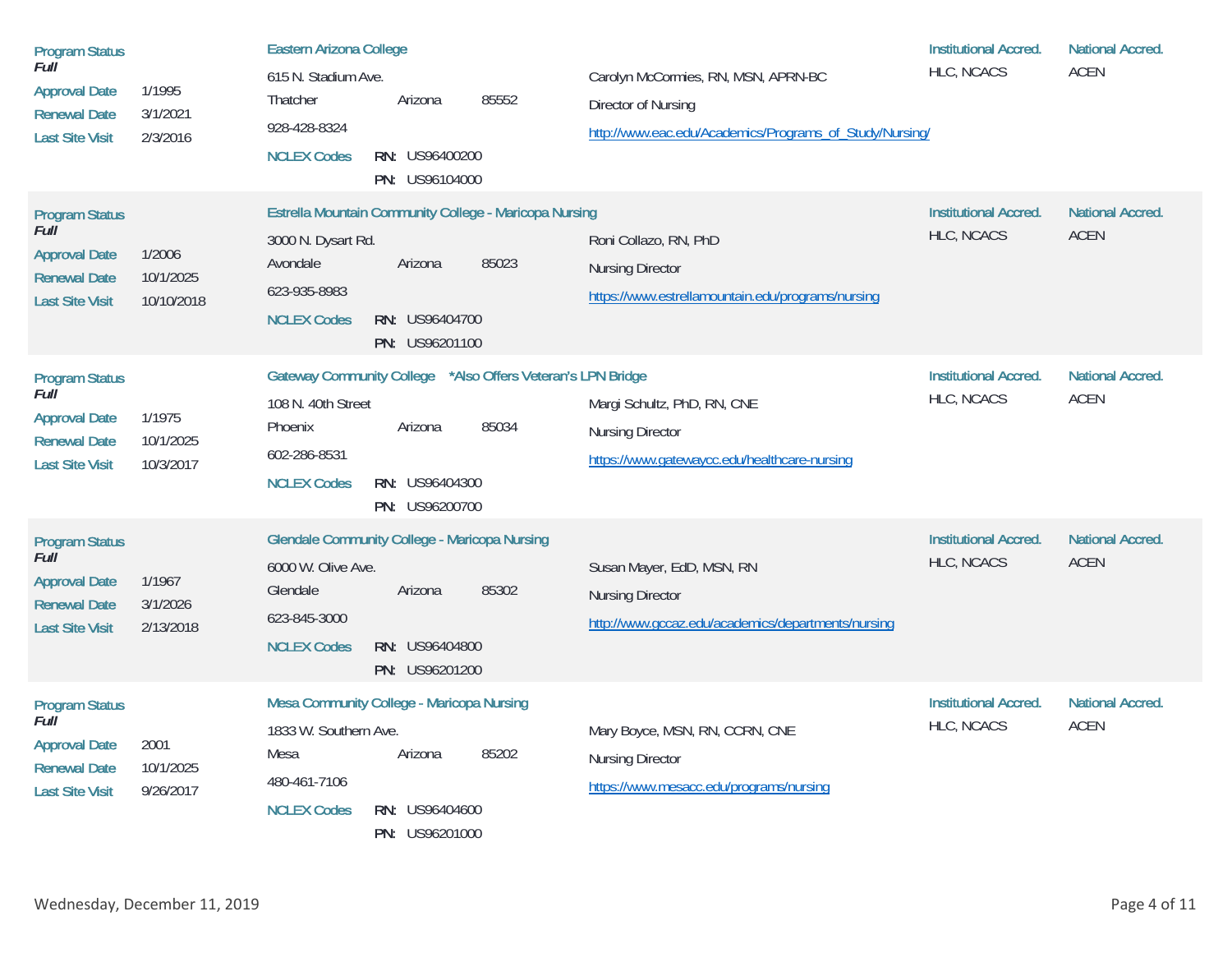| <b>Program Status</b><br><b>Approval Date</b><br><b>Renewal Date</b><br><b>Last Site Visit</b>         | Full - Active Consent Agreement<br>1/1979<br>3/1/2026<br>2/20/2018 | <b>Mohave Community College</b><br>1801 Detroit Ave.<br>Kingman<br>928-757-0868<br><b>NCLEX Codes</b>        | Arizona<br>RN: US96408700<br>PN: US96105100                                                                | 86401      | June Weiss, MSN, RN<br>Director of Nursing<br>http://www.mohave.edu/academics/certificates/nursing/                                                           | <b>Institutional Accred.</b><br>HLC, NCACS        | <b>National Accred.</b><br><b>ACEN</b> |
|--------------------------------------------------------------------------------------------------------|--------------------------------------------------------------------|--------------------------------------------------------------------------------------------------------------|------------------------------------------------------------------------------------------------------------|------------|---------------------------------------------------------------------------------------------------------------------------------------------------------------|---------------------------------------------------|----------------------------------------|
| <b>Program Status</b><br>Full<br><b>Approval Date</b><br><b>Renewal Date</b><br><b>Last Site Visit</b> | 1994<br>10/1/2022<br>10/13/2014                                    | <b>Northland Pioneer College</b><br>1001 W. Deuce of Clubs<br>Show Low<br>800-266-7845<br><b>NCLEX Codes</b> | Arizona<br>RN: US96400000<br>PN: US96102000                                                                | 85901      | Debra McGinty, RN, PhD<br>Dean of Nursing and Allied Health<br>http://www.npc.edu/divisions/nursing-allied-health                                             | <b>Institutional Accred.</b><br>HLC, NCACS        | <b>National Accred.</b><br><b>ACEN</b> |
| <b>Program Status</b><br>Full<br><b>Approval Date</b><br><b>Renewal Date</b><br><b>Last Site Visit</b> | 2001<br>3/1/2026<br>2/10/2018                                      | 18401 N. 32nd St.<br>Phoenix<br>602-787-7060<br><b>NCLEX Codes</b>                                           | <b>Paradise Valley Community College - Maricopa Nursing</b><br>Arizona<br>RN: US96404200<br>PN: US96200600 | 85032      | Nick DeFalco, MSN, RN<br><b>Nursing Program Director</b><br>https://www.paradisevalley.edu/academics/health-and-exercise-science/nursing                      | <b>Institutional Accred.</b><br>HLC, NCACS        | <b>National Accred.</b><br><b>ACEN</b> |
| <b>Program Status</b><br>Full<br><b>Approval Date</b><br><b>Renewal Date</b><br><b>Last Site Visit</b> | 2001<br>10/1/2025<br>9/19/2017                                     | 3700 N. 3rd Ave.<br>Phoenix<br>602-532-8605<br><b>NCLEX Codes</b>                                            | <b>Phoenix College - Maricopa Nursing</b><br>Arizona<br>RN: US96404100<br>PN: US96200500                   | 85013      | Salina Bednarek, MSN-ED, RN, CNE<br>Program Director<br>https://www.phoenixcollege.edu/academics/departments/nursing                                          | <b>Institutional Accred.</b><br>HLC, NCACS        | <b>National Accred.</b><br><b>ACEN</b> |
| <b>Program Status</b><br>Full<br><b>Approval Date</b><br><b>Renewal Date</b><br><b>Last Site Visit</b> | 2015<br>2/1/2025<br>2/3/2015                                       | 2202 W. Anklam Rd.<br>Tucson<br>520-206-6661<br><b>NCLEX Codes</b>                                           | <b>Pima Community College - West Campus</b><br>Arizona<br><b>RN: US96409000</b><br>PN: US96100400          | 85709-0150 | Joseph Gaw, EdD, MSN, BSN, RN<br>Dean of Critical Care<br>https://www.pima.edu/programs-courses/credit-programs-degrees/health-professions/nursing/index.html | <b>Institutional Accred.</b><br><b>HLC, NCACS</b> | <b>National Accred.</b><br><b>ACEN</b> |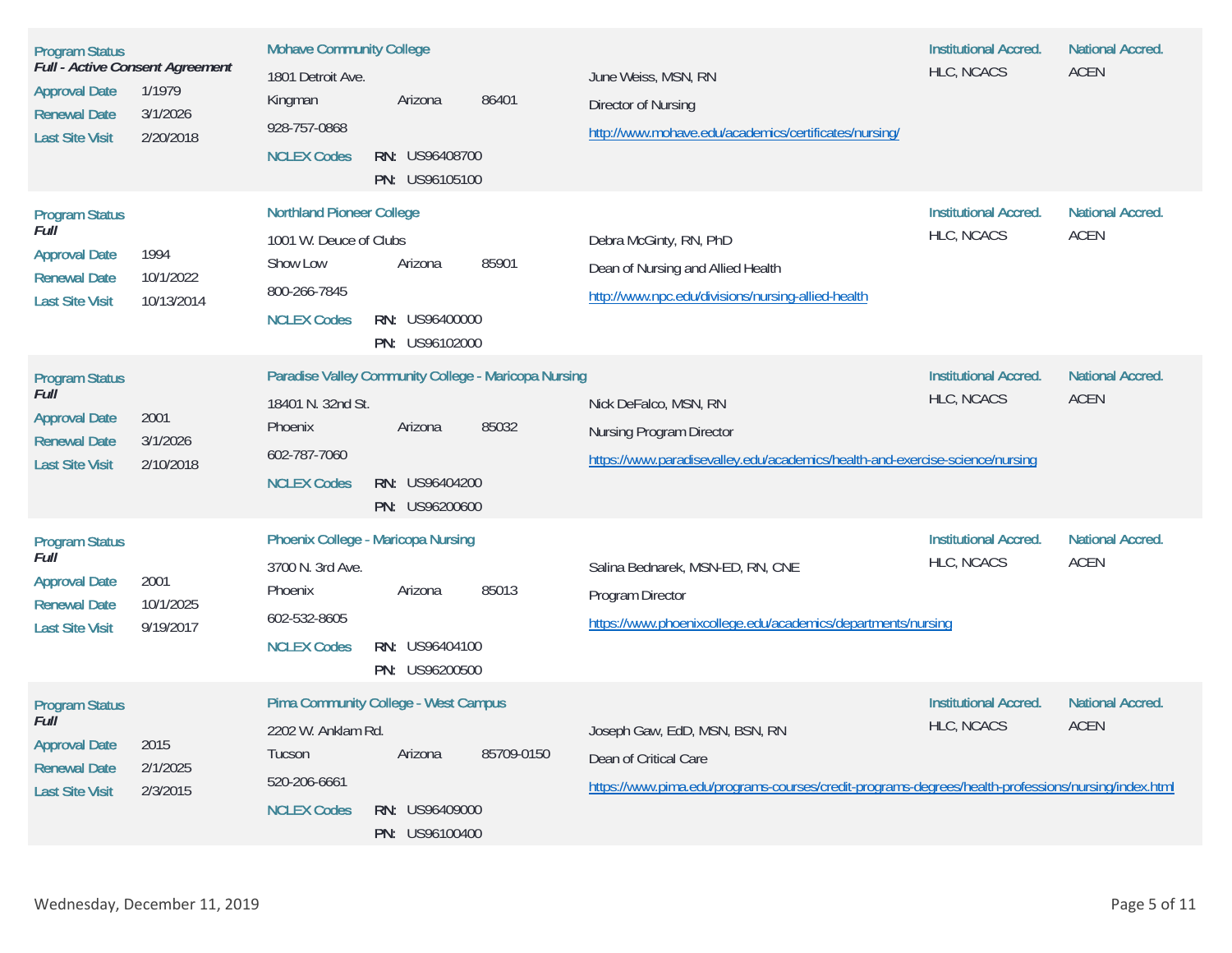| <b>Program Status</b><br>Full<br><b>Approval Date</b><br><b>Renewal Date</b><br><b>Last Site Visit</b> | 2008<br>3/1/2026<br>7/10/2018        | <b>Scottsdale Community College - Maricopa Nursing</b><br>9000 E. Chaparral Rd.<br>85256<br>Scottsdale<br>Arizona<br>480-423-6000<br><b>NCLEX Codes</b><br><b>RN: US96404400</b><br>PN: US96200800 | Karen Hobbs<br><b>Nursing Director</b><br>http://www.scottsdalecc.edu/academics/departments/health-sciences-nursing      | <b>Institutional Accred.</b><br>HLC, NCACS   | <b>National Accred.</b><br><b>ACEN</b> |
|--------------------------------------------------------------------------------------------------------|--------------------------------------|----------------------------------------------------------------------------------------------------------------------------------------------------------------------------------------------------|--------------------------------------------------------------------------------------------------------------------------|----------------------------------------------|----------------------------------------|
|                                                                                                        |                                      |                                                                                                                                                                                                    | <b>BSN</b>                                                                                                               |                                              |                                        |
|                                                                                                        | <b>Program Information</b>           |                                                                                                                                                                                                    | Program Director/Administrator                                                                                           | <b>Accreditor Information</b>                |                                        |
| <b>Program Status</b><br>Full<br><b>Approval Date</b><br><b>Renewal Date</b><br><b>Last Site Visit</b> | 2013<br>10/1/2021<br>10/24/2016      | Arizona College - Tempe<br>1620 W. Fountainhead Parkway<br>85282<br>Arizona<br>Tempe<br>480-630-1778<br><b>NCLEX Codes</b><br>RN: US96500100<br>PN: N/A                                            | Tracy Schreiner, DNP, MSN, MBA, RN<br>Dean of Nursing<br>www.arizonacollege.edu                                          | <b>Institutional Accred.</b><br>ABHES        | <b>National Accred.</b><br>CCNE        |
| <b>Program Status</b><br>Full<br><b>Approval Date</b><br><b>Renewal Date</b><br><b>Last Site Visit</b> | 7/26/2019<br>10/1/2021<br>10/24/2016 | Arizona College - Tucson<br>300 S. Craycroft Rd., Ste. 300<br>85711<br>Arizona<br>Tucson<br>520-549-3041<br><b>NCLEX Codes</b><br>RN: US96500100<br>PN:                                            | Sharen Lacayo, MSN-ED, RN, BHP<br>Associate Dean of Nursing<br>arizonacollege.edu                                        | <b>Institutional Accred.</b><br><b>ABHES</b> | <b>National Accred.</b><br>CCNE        |
| <b>Program Status</b><br>Full<br><b>Approval Date</b><br><b>Renewal Date</b><br><b>Last Site Visit</b> | 1957<br>10/1/2023<br>11/4/2013       | <b>Arizona State University</b><br>550 N. 3rd St.<br>85004-0698<br>Arizona<br>Phoenix<br>602-496-2200<br><b>NCLEX Codes</b><br>RN: US96505400<br>PN: N/A                                           | Katherine Kenny, DNP, RN, ANP-BC, FAANP, FAAN<br>Associate Dean of Academic Affairs<br>https://nursingandhealth.asu.edu/ | <b>Institutional Accred.</b><br>HLC, NCACS   | <b>National Accred.</b><br>CCNE        |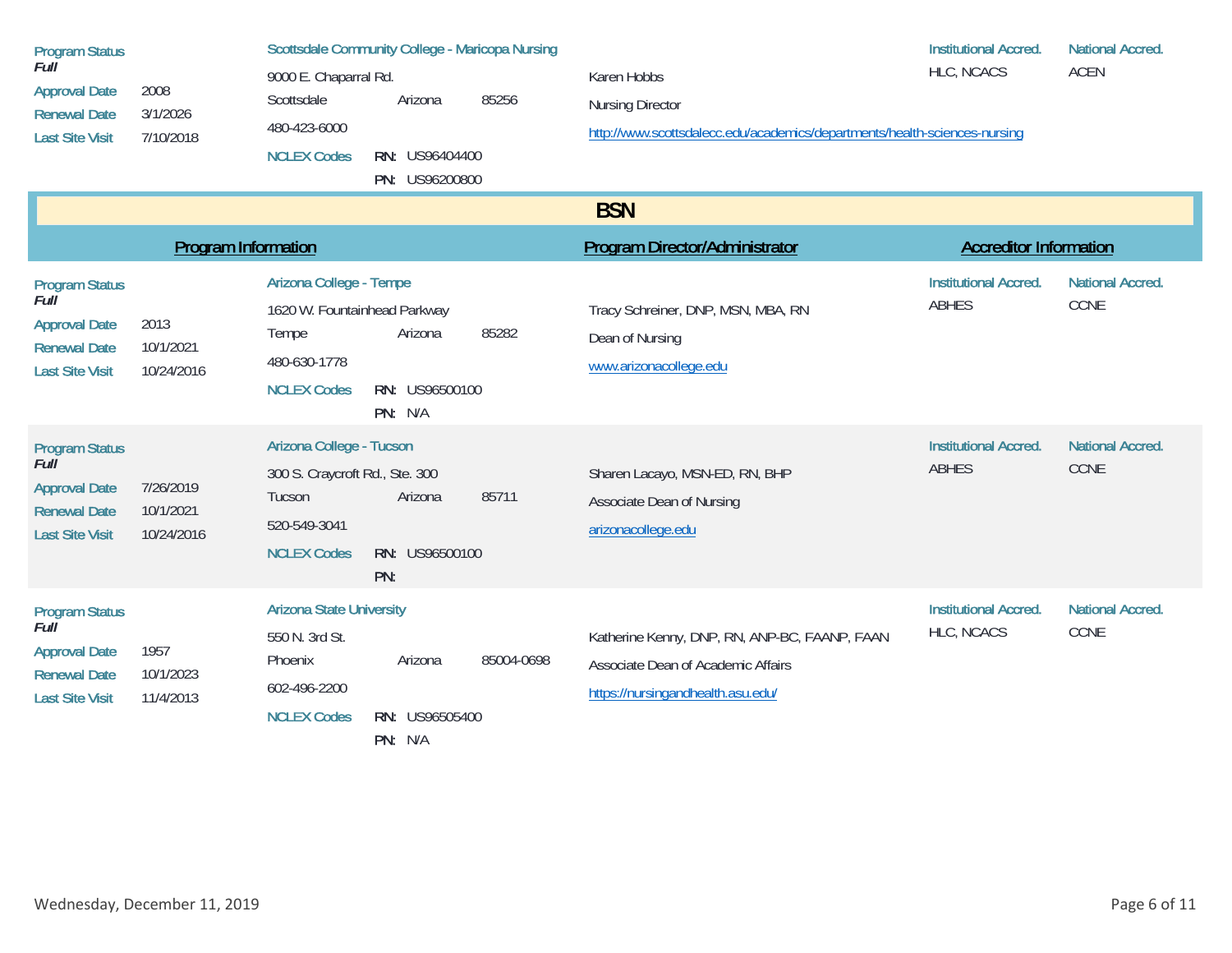| <b>Program Status</b><br>Provisional<br><b>Approval Date</b><br><b>Renewal Date</b><br><b>Last Site Visit</b>                     | 2017<br>7/1/2022<br>5/29/2018    | <b>Aspen University</b><br>4615 E. Elwood St., Suite 100<br>Phoenix<br>480-498-7032<br><b>NCLEX Codes</b>   | Arizona<br>RN: US96510000<br>PN: N/A                                                                 | 85040      | Cheryl Roat, Ed.D, MSN, RN<br>Interim Program Director<br>https://www.aspen.edu/                                            | <b>Institutional Accred.</b><br><b>DEAC</b> | <b>National Accred.</b><br>CCNE |
|-----------------------------------------------------------------------------------------------------------------------------------|----------------------------------|-------------------------------------------------------------------------------------------------------------|------------------------------------------------------------------------------------------------------|------------|-----------------------------------------------------------------------------------------------------------------------------|---------------------------------------------|---------------------------------|
| <b>Program Status</b><br>Full - Active Consent Agreement<br><b>Approval Date</b><br><b>Renewal Date</b><br><b>Last Site Visit</b> | 2010<br>06/30/2020<br>3/29/2017  | <b>Brookline College</b><br>2445 W. Dunlap Ave., Suite 100<br>Phoenix<br>602-589-1313<br><b>NCLEX Codes</b> | Arizona<br>RN: US96500500<br>PN: US96209400                                                          | 85021      | Darlene Brown, MSN, CNE, RN<br>Dean of Nursing<br>http://brooklinecollege.edu/                                              | <b>Institutional Accred.</b><br>ABHES       | <b>National Accred.</b><br>CCNE |
| <b>Program Status</b><br><b>Full</b><br><b>Approval Date</b><br><b>Renewal Date</b><br><b>Last Site Visit</b>                     | 2008<br>3/1/2024<br>6/2/2015     | <b>Chamberlain University</b><br>2149 W. Dunlap Ave.<br>Phoenix<br>602-331-2720<br><b>NCLEX Codes</b>       | Arizona<br>RN: US96500000<br>PN:                                                                     | 85021-2995 | Melanie Logue, PhD, DNP, APRN, CFNP, FAANP<br>Program Director and Campus President<br>www.chamberlain.edu                  | <b>Institutional Accred.</b><br>HLC, NCACS  | <b>National Accred.</b><br>CCNE |
| <b>Program Status</b><br>Full<br><b>Approval Date</b><br><b>Renewal Date</b><br><b>Last Site Visit</b>                            | 9/2017<br>12/31/2019<br>3/1/2016 | 3110 N Central Ave Suite 200B<br>Phoenix<br>602-812-3100<br><b>NCLEX Codes</b>                              | <b>Creighton University, College of Nursing - Phoenix Campus</b><br>Arizona<br>RN: US96510100<br>PN: | 85012      | Mary Kunes-Connell<br>Associate Dean for Academic Assesment and Accredidati<br>https://healthsciences.creighton.edu/phoenix | <b>Institutional Accred.</b><br><b>HLC</b>  | <b>National Accred.</b><br>CCNE |
| <b>Program Status</b><br>Full<br><b>Approval Date</b><br><b>Renewal Date</b><br><b>Last Site Visit</b>                            | 1/1984<br>10/1/2025<br>9/1/2015  | <b>Grand Canyon University</b><br>3300 W. Camelback Rd.<br>Phoenix<br>602-639-7500<br><b>NCLEX Codes</b>    | Arizona<br><b>RN: US96509500</b><br>PN:                                                              | 85017      | Lisa Smith, PhD, RN, CNE<br>Dean of Nursing<br>https://www.gcu.edu/degree-programs/bsn-pre-licensure                        | <b>Institutional Accred.</b><br><b>HLC</b>  | <b>National Accred.</b><br>CCNE |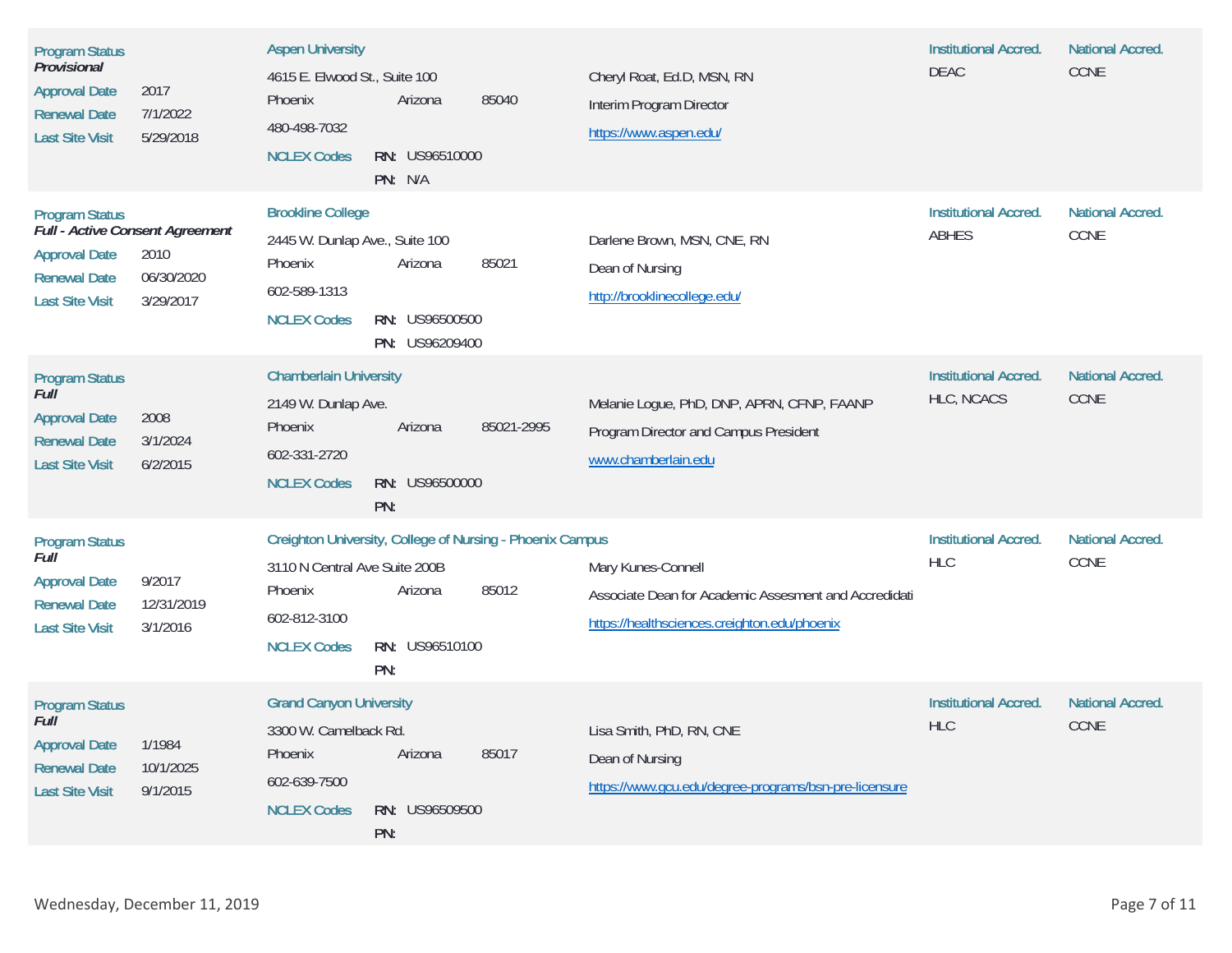| <b>Program Status</b><br>Full<br><b>Approval Date</b><br><b>Renewal Date</b><br><b>Last Site Visit</b>        | 1997<br>6/30/2029<br>11/7/2018 | <b>Northern Arizona University</b><br>202 E. Pine Knoll, Building 72<br>Flagstaff<br>Arizona<br>928-523-2671<br><b>NCLEX Codes</b><br>RN: US96509900<br>PN: | 86011      | Pamela Stetina, RN, PhD, CNE<br>Director, School of Nursing<br>https://nau.edu/nursing/                          | <b>Institutional Accred.</b><br>HLC, NCACS | <b>National Accred.</b><br>CCNE |
|---------------------------------------------------------------------------------------------------------------|--------------------------------|-------------------------------------------------------------------------------------------------------------------------------------------------------------|------------|------------------------------------------------------------------------------------------------------------------|--------------------------------------------|---------------------------------|
| <b>Program Status</b><br>Full<br><b>Approval Date</b><br><b>Renewal Date</b><br><b>Last Site Visit</b>        | 2010<br>3/1/2020<br>4/26/2010  | <b>University of Arizona</b><br>1305 N. Martin Ave.<br>Arizona<br>Tucson<br>520-626-6152<br><b>NCLEX Codes</b><br>RN: US96505300<br>PN:                     | 85721-0203 | Connie Miller, DNP, RNC-OB, CNE<br>Division Chair, Nursing and Health Edu.<br>http://www.nursing.arizona.edu     | <b>Institutional Accred.</b><br>HLC, NCACS | <b>National Accred.</b><br>CCNE |
| <b>Program Status</b><br>Full<br><b>Approval Date</b><br><b>Renewal Date</b><br><b>Last Site Visit</b>        | 2010<br>3/1/2020<br>2/23/2010  | <b>University of Phoenix</b><br>1625 W. Fountainhead Parkway<br>Arizona<br>Tempe<br>602-557-2583<br><b>NCLEX Codes</b><br>RN: US96509800<br>PN:             | 85282-2371 | Kathleen Winston, PhD, RN<br>Academic Dean for Nursing<br>http://www.phoenix.edu/colleges_divisions/nursing.html | <b>Institutional Accred.</b><br>HLC, NCACS | <b>National Accred.</b><br>CCNE |
|                                                                                                               |                                |                                                                                                                                                             |            | <b>BSN DISTANCE LEARNING</b>                                                                                     |                                            |                                 |
|                                                                                                               | <b>Program Information</b>     |                                                                                                                                                             |            | <b>Program Director/Administrator</b>                                                                            | <b>Accreditor Information</b>              |                                 |
| <b>Program Status</b><br>Provisional<br><b>Approval Date</b><br><b>Renewal Date</b><br><b>Last Site Visit</b> | 2017<br>3/1/2021<br>2/17/2016  | <b>Brigham Young University - Idaho</b><br>525 S Center St<br>Idaho<br>Rexburg<br>208-496-1280                                                              | 83460-3625 | Rodney L. Sanders, MSN, RN<br>Department Chair<br>http://www.byui.edu/nursing                                    | <b>Institutional Accred.</b>               | <b>National Accred.</b><br>CCNE |

**s RN:** US82505200

PN:

NCLEX Codes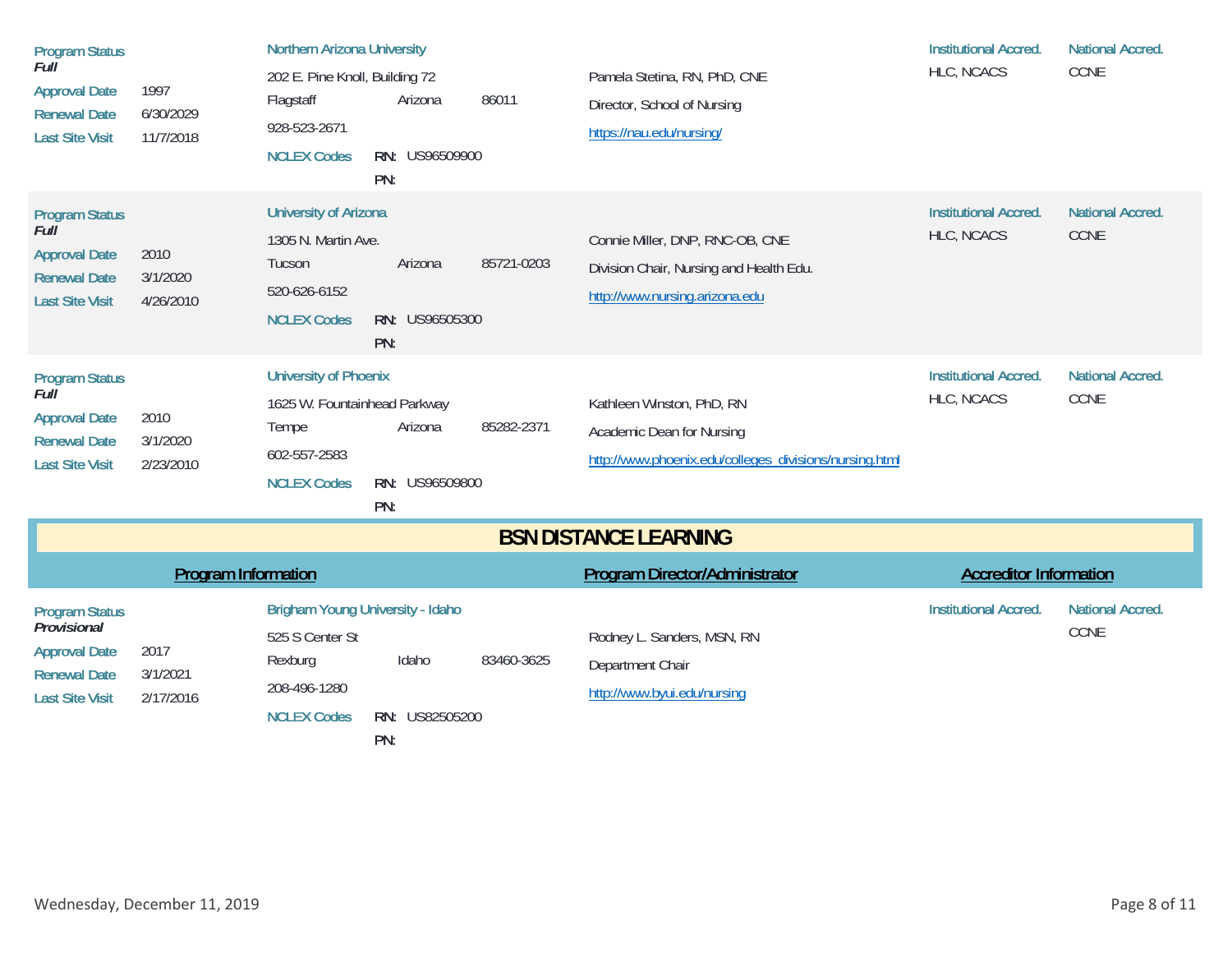| <b>Program Status</b><br>Full<br><b>Approval Date</b><br><b>Renewal Date</b><br><b>Last Site Visit</b>     | 7/26/2019<br>6/30/2024<br>11/12/2018 | <b>Roseman University of Health Sciences</b><br>11 Sunset Way<br>Henderson<br>702-968-2033<br><b>NCLEX Codes</b>   | Nevada<br>RN:<br>PN:               | 89014      | Brian Oxhorn, PhD, MSN, RN<br>Dean, College of Nursing<br>https://nursing.roseman.edu/                                       | <b>Institutional Accred.</b>               | <b>National Accred.</b><br>CCNE |
|------------------------------------------------------------------------------------------------------------|--------------------------------------|--------------------------------------------------------------------------------------------------------------------|------------------------------------|------------|------------------------------------------------------------------------------------------------------------------------------|--------------------------------------------|---------------------------------|
| <b>Program Status</b><br>Proposal<br><b>Approval Date</b><br><b>Renewal Date</b><br><b>Last Site Visit</b> | 2004<br>3/1/2020<br>4/19/2010        | University of Wisconsin - Oshkosh (Bachelor to BSN)<br>800 Algoma Blvd.<br>Oshkosh<br><b>NCLEX Codes</b>           | Wisconsin<br>RN: US50508100<br>PN: | 54901-8660 | Null<br><b>Traditional Program Director</b><br>www.uwosh.edu                                                                 | <b>Institutional Accred.</b><br>HLC, NCACS | <b>National Accred.</b><br>CCNE |
|                                                                                                            |                                      |                                                                                                                    |                                    |            | <b>MSN</b>                                                                                                                   |                                            |                                 |
|                                                                                                            |                                      |                                                                                                                    |                                    |            |                                                                                                                              |                                            |                                 |
|                                                                                                            | <b>Program Information</b>           |                                                                                                                    |                                    |            | <b>Program Director/Administrator</b>                                                                                        | <b>Accreditor Information</b>              |                                 |
| <b>Program Status</b><br>Full<br><b>Approval Date</b><br><b>Renewal Date</b><br><b>Last Site Visit</b>     | 6/2008<br>10/1/2027<br>10/12/2011    | Midwestern University - Nurse Anesthesia<br>19555 N. 59th Street<br>Glendale<br>623-572-3319<br><b>NCLEX Codes</b> | Arizona<br>RN:<br>PN:              | 85308      | Terence Burrows, DNAP, CRNA<br>Program Director<br>http://www.midwestern.edu/Programs_and_Admission/AZ_Nurse_Anesthesia.html | <b>Institutional Accred.</b><br>COE        | <b>National Accred.</b><br>None |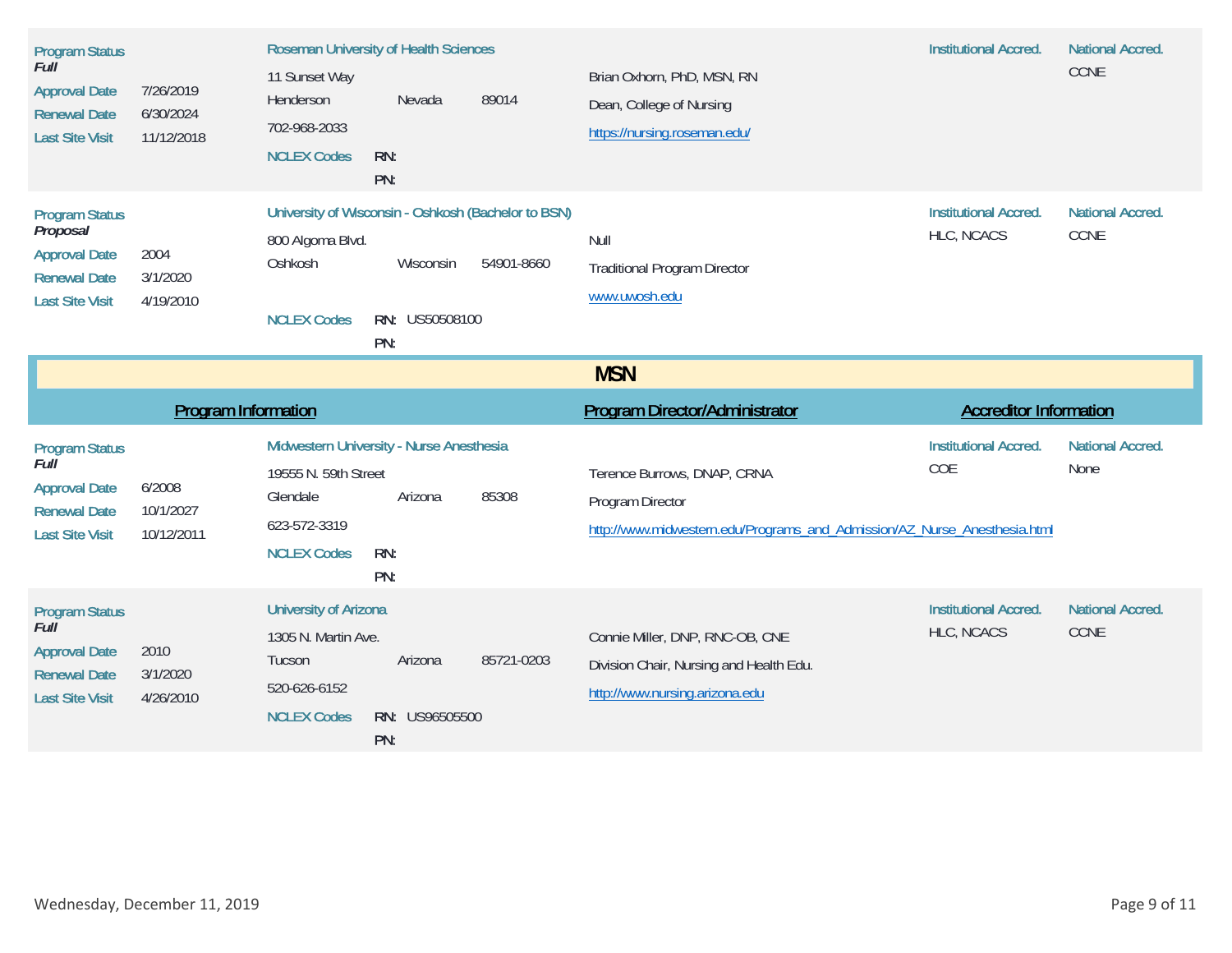| <b>MSN DISTANCE LEARNING</b>                                                                                                |                                 |                                                                                                              |                                             |                                                                   |                                                                                                      |                                            |                                 |  |
|-----------------------------------------------------------------------------------------------------------------------------|---------------------------------|--------------------------------------------------------------------------------------------------------------|---------------------------------------------|-------------------------------------------------------------------|------------------------------------------------------------------------------------------------------|--------------------------------------------|---------------------------------|--|
|                                                                                                                             | <b>Program Information</b>      |                                                                                                              |                                             |                                                                   | <b>Program Director/Administrator</b>                                                                | <b>Accreditor Information</b>              |                                 |  |
| <b>Program Status</b><br>Full<br><b>Approval Date</b><br><b>Renewal Date</b><br><b>Last Site Visit</b>                      | 2005<br>10/1/2020<br>11/18/2015 | 2120 Cornell Road<br>Cleveland<br>216-368-4700<br><b>NCLEX Codes</b>                                         | Ohio<br>RN: US20500500<br>PN:               | Case Western Reserve University Bolton School of Nursing<br>44106 | Carol M. Musil, PhD, RN, FAAN, FGSA<br>Interim Dean<br>https://case.edu/nursing/                     | <b>Institutional Accred.</b><br>HLC, NCACS | <b>National Accred.</b><br>CCNE |  |
| <b>Program Status</b><br>Proposal<br><b>Approval Date</b><br><b>Renewal Date</b><br><b>Last Site Visit</b>                  | 2006<br>3/1/2028                | <b>University of Mary</b><br>7500 University Drive<br><b>Bismarck</b><br>701-355-8173<br><b>NCLEX Codes</b>  | North Dakota 58504<br>RN: US65509700<br>PN: |                                                                   | Glenda Reemts, PhD, RN<br>Chair, Nursing Division<br>http://www.umary.edu/                           | <b>Institutional Accred.</b><br>HLC, NCACS | <b>National Accred.</b><br>CCNE |  |
|                                                                                                                             | <b>PN</b>                       |                                                                                                              |                                             |                                                                   |                                                                                                      |                                            |                                 |  |
|                                                                                                                             | <b>Program Information</b>      |                                                                                                              |                                             |                                                                   | <b>Program Director/Administrator</b>                                                                | <b>Accreditor Information</b>              |                                 |  |
| <b>Program Status</b><br>Full - Prior Board Action<br><b>Approval Date</b><br><b>Renewal Date</b><br><b>Last Site Visit</b> | 1/2010<br>11/1/2019<br>8/8/2017 | <b>East Valley Institute of Technology</b><br>1601 W. Main St.<br>Mesa<br>480-461-4052<br><b>NCLEX Codes</b> | Arizona<br>RN:<br>PN: US96103000            | 85201                                                             | Barbara Koerber<br>Nursing Program Director<br>www.evit.com                                          | <b>Institutional Accred.</b><br>COE        | <b>National Accred.</b><br>None |  |
| <b>Program Status</b><br>Full<br><b>Approval Date</b><br><b>Renewal Date</b><br><b>Last Site Visit</b>                      | 2005<br>12/1/2021<br>9/1/2016   | 108 N. 40th St.<br>Phoenix<br>602-286-8560<br><b>NCLEX Codes</b>                                             | Arizona<br>RN:<br>PN: US96105400            | <b>Gateway Community College - Fast Track PN Program</b><br>85034 | Margi Schultz, RN, PhD, CNE<br><b>Nursing Director</b><br>http://www.gatewaycc.edu/practical-nursing | <b>Institutional Accred.</b><br>HLC, NCACS | <b>National Accred.</b><br>None |  |